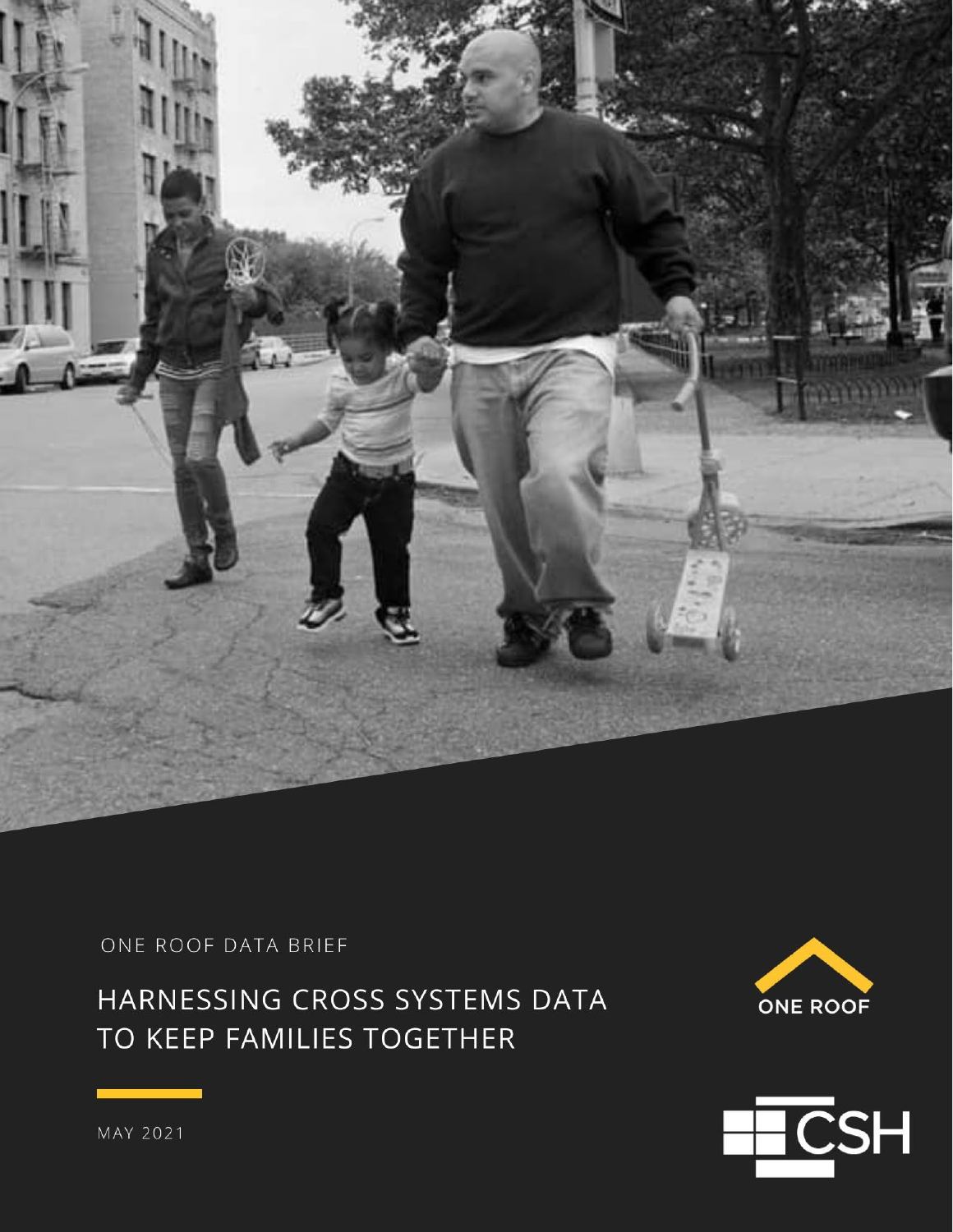



# **Harnessing Cross Systems Data to Keep Families Together**

#### **Introduction**

Effectively implementing housing solutions that strengthen families often requires coordination of data and services across the boundaries of the systems that families frequently are involved with, such as child welfare, housing, homelessness response, behavioral health, education, and justice. When such systems can talk with each other and share information, they can more effectively address families' needs and assist them in meeting their reunification, preservation, housing stability, and wellness goals.

**Cross systems data sharing** can help answer the following questions, a key to resource development and optimization:

- How many unique families are served across systems?
- What are the characteristics these families have in common (i.e., demographics, service needs, utilization)?
- Who are the families that have frequent contacts across systems over lengthy periods of time?
- What services and resources are families accessing that, through coordinated housing and services, could be more effectively used?
- 
- What services and resources are families *NOT* accessing that could address their needs?
- What types of housing resources are needed? (i.e., amount of subsidy, unit size)
- Are there racial disparities in the services families access and the outcomes families achieve?
- What are the outcomes for the families and at the system and community levels?

This brief provides guidance on how child welfare, housing, and other systems can share data, including a brief overview of approaches to data sharing, the critical data elements needed for planning and service delivery, and a 10-step process to help communities get started. The concepts presented are largely transferrable to sharing data across systems working with children, youth, and families.

#### **Data Sharing Approaches**

There are three major approaches to sharing data across systems. Each approach has specific purposes, benefits, and considerations. Often, communities start by sharing information related to specific clients for the purposes of care coordination. This collaboration allows system partners to observe and experience the benefits of coordinating care in increasing positive outcomes,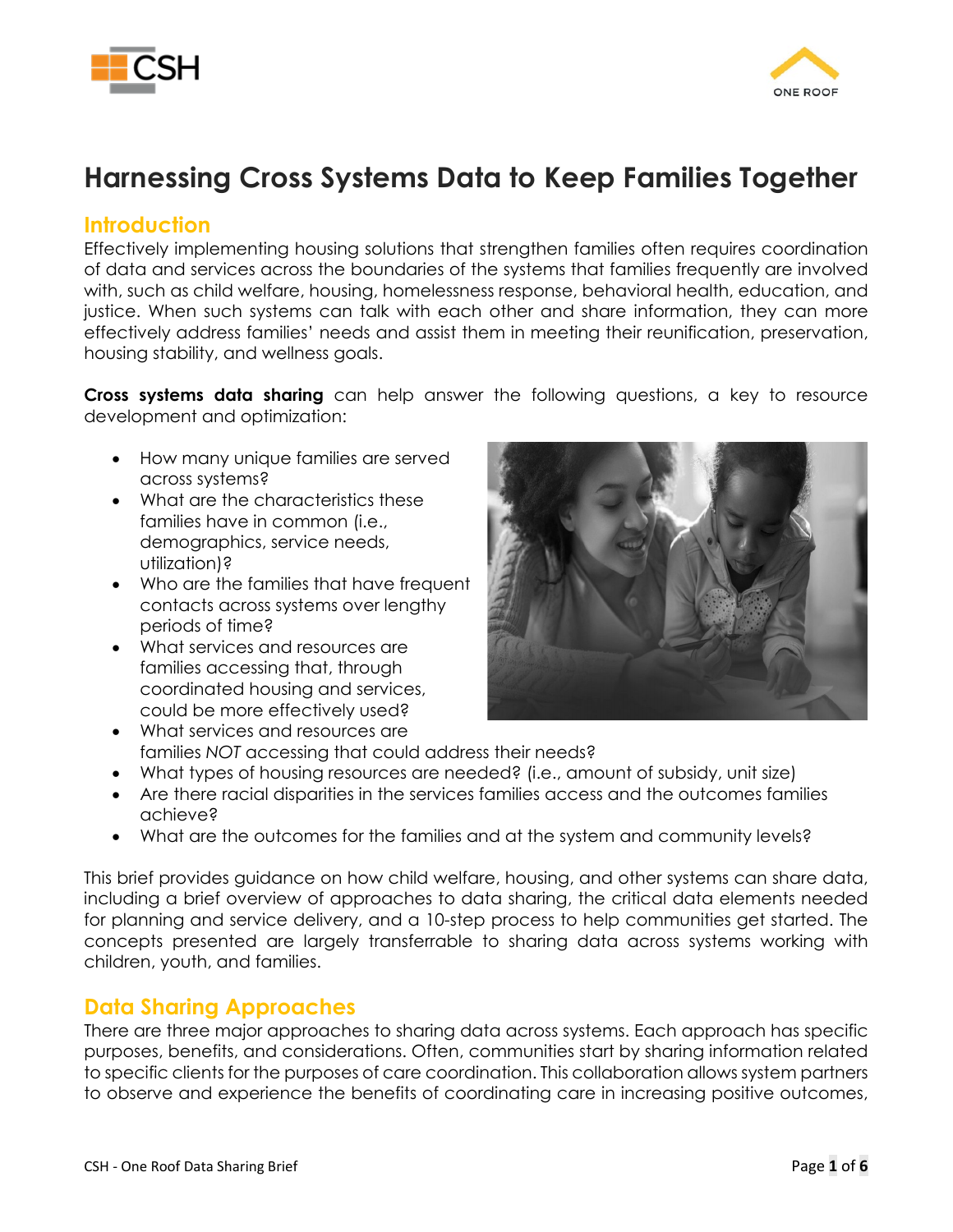



generating the will to explore one-time data matches and integrated data systems that can lead to increased resources, better matching of families to appropriate housing and services, more equitable access and better outcomes for families.

The three approaches are described in the below chart:

| <b>Approach</b>                             | <b>Description</b>                                                                                                                   | <b>Purpose</b>                                                                                                         | <b>Benefits</b>                                                                                                                                                                                                                                        | <b>Considerations</b>                                                                                                                                                                                                                                                                         |
|---------------------------------------------|--------------------------------------------------------------------------------------------------------------------------------------|------------------------------------------------------------------------------------------------------------------------|--------------------------------------------------------------------------------------------------------------------------------------------------------------------------------------------------------------------------------------------------------|-----------------------------------------------------------------------------------------------------------------------------------------------------------------------------------------------------------------------------------------------------------------------------------------------|
| <b>Client</b><br><b>Specific Care</b>       | <b>Staff from</b><br>different<br><b>Coordination</b> agencies share<br>a specific client's needs.<br>needs, status,<br>and goals.   | To coordinate care<br>across systems to<br>address a specific<br>information on client's or family's                   | Requires minimal level<br>of effort to put in place<br>from an administrative<br>perspective (MOU<br>between agencies and<br>client consent).                                                                                                          | Does not provide<br>aggregated information<br>to inform broader system<br>planning and resource<br>development and<br>allocation.                                                                                                                                                             |
| <b>One Time</b><br>Data Match               | Historical data<br>from different<br>systems are<br>matched to<br>identify<br>populations<br>served in both<br>systems.              | To identify target<br>population<br>characteristics that<br>can inform<br>planning,<br>prioritization and<br>strategy. | Builds political will and<br>shared accountability.<br>Helps drive resource<br>development and<br>strategic allocation.<br>Can be used multiple<br>times to track and<br>inform outcomes.                                                              | Must have a data use<br>agreement and client<br>releases of information<br>to protect family privacy,<br>which can be a lengthy<br>process to put in place.<br>May not provide de-<br>identified information<br>that can be used to<br>match services to specific<br>individuals or families. |
| Integrated<br><b>Data</b><br><b>Systems</b> | <b>Different</b><br>systems<br>regularly share<br>data through a<br>defined data<br>exchange<br>process or<br>shared data<br>system. | To coordinate<br>housing and<br>services<br>interventions for all<br>shared active<br>clients.                         | Provides real time data<br>for use in decision-<br>making, continuous<br>quality improvement<br>and service delivery.<br>Provides regular<br>tracking and reporting<br>of outcomes.<br>Can be used to<br>provide families access<br>to their own data. | Requires infrastructure<br>and staffing to support<br>data system<br>administration and<br>management.<br>Can take longer to<br>resource and develop.<br>Data can be shared in a<br>single direction or bi-<br>directionally.                                                                 |

### **Critical Data Systems and Elements**

At a minimum, sharing data across child welfare and housing or homelessness systems is critical to effectively addressing the housing and service needs of families facing housing instability and are involved in the child welfare system. Across both systems – and all systems – identifying data is necessary to capture in order to conduct a match. This includes, at a minimum, first/middle/last names, date of birth, social security number, race/ethnicity, and gender.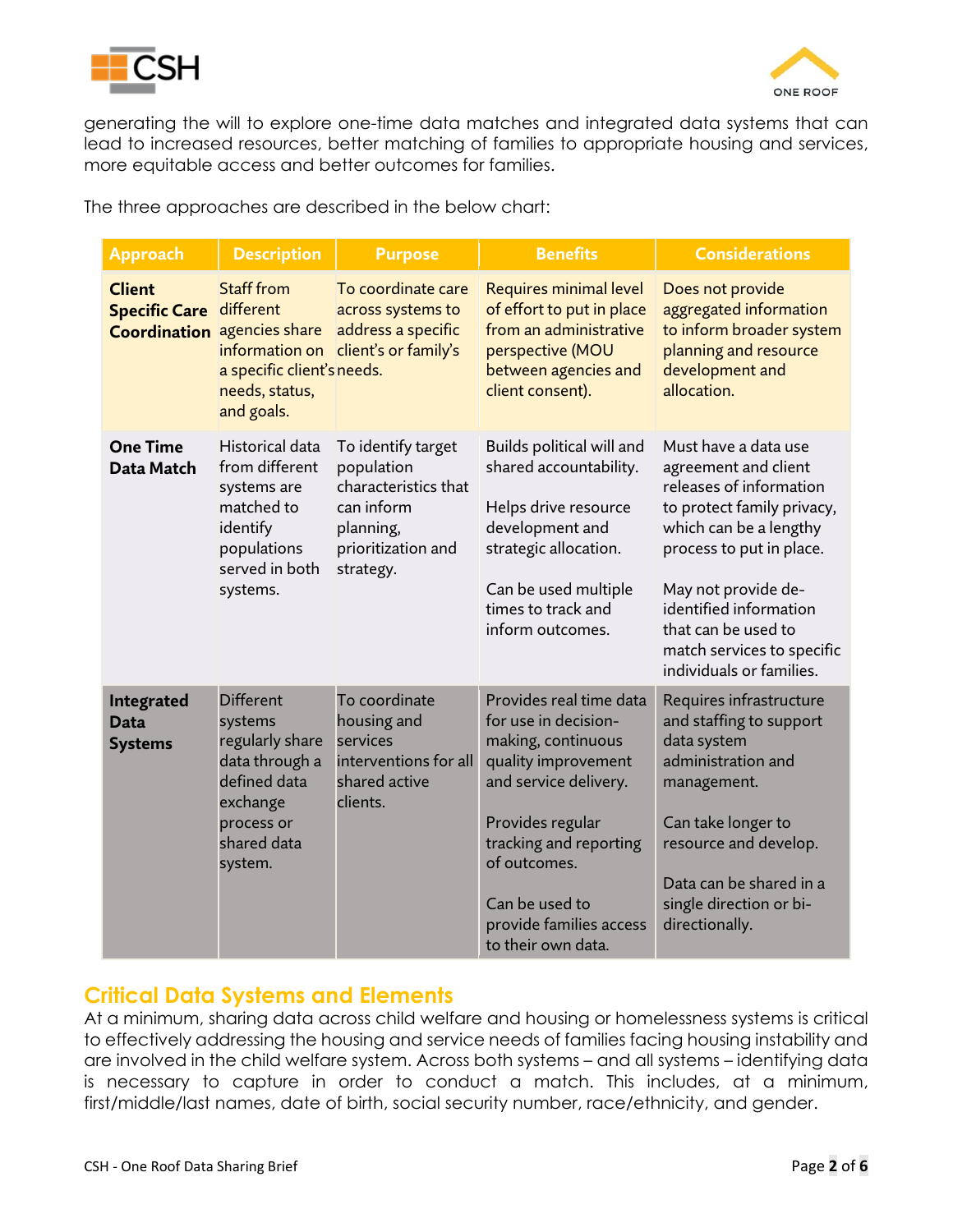



The following tables provide descriptions and a list of data elements to consider to effectively plan and implement data-driven *[Keeping Families Together](https://www.csh.org/resources/keeping-families-together-overview/)* supportive housing using homelessness and child welfare systems data:

#### **Homeless Management Information System**

Homelessness system data is stored in the local and regional Homeless Management Information System (HMIS), administered by the Continuum of Care (CoC), which is a planning body charged with coordinating the community's response to homelessness.

Data is entered across service interventions, funding sources, and by different organizations. HMIS data are not subject to HIPAA privacy regulations but are required to adhere to federally mandated privacy standards.

A typical data sharing exercise with HMIS would include support and participation from both the HMIS lead agency **Tip:** *Avoid limiting client records shared based on known information about family or housing status. For example, individuals recorded as single in HMIS may be members of family households served by child welfare. Parents with children temporarily placed in out of home care settings, such as foster care, may not have disclosed this to a homelessness provider and may therefore show in the data as unaccompanied single individuals.*

and the CoC, a review of the privacy notice/release of information to see if it covers data sharing, and potentially, a CoC board vote on the effort.

| <b>Field Name</b>                                      | <b>Description</b>                                                                                                                                                                                                        |
|--------------------------------------------------------|---------------------------------------------------------------------------------------------------------------------------------------------------------------------------------------------------------------------------|
| <b>Client UID</b>                                      | Masked unique identifier to distinguish clients individually.                                                                                                                                                             |
| Household ID                                           | Masked unique identifier to associate clients into a single household or family (of interest if<br>your project is intending to serve families or to see if that individual was in services as a<br>family at one point). |
| <b>Relationship to the</b><br><b>Head of Household</b> | Indicator to distinguish who is the head of household and who are the members of the<br>household.                                                                                                                        |
| <b>Enrollment ID or</b><br><b>Application ID</b>       | Masked unique identifier associated with a project or program enrollment.                                                                                                                                                 |
| <b>Organization</b><br>identifiers                     | For each client, which organization was the service provider. Only useful if you are<br>interested in looking at which partners are seeing clients, for example to help determine an<br>effective outreach strategy.      |
| <b>Project type</b>                                    | This is important for looking back in the pre-housing period for homeless system use.                                                                                                                                     |
| <b>Disabling</b><br>condition/disability<br>elements   | These fields note if client has a physical disability, chronic health condition, mental health<br>problem, developmental disability and/or substance use issue.                                                           |
| <b>Project start</b><br>date/exit date                 | These indicate when a program enrollment began and ended (or just when a family exited).                                                                                                                                  |
| <b>Prior living situation</b>                          | The types of living situations families are entering homeless services from; includes broadly<br>homeless situations, institutions (e.g. jail, treatment), temporary and permanent housing,<br>and other (e.g. unknown).  |

#### **HMIS Data Elements to Consider[1](#page-3-0)**

 $\overline{\phantom{a}}$ 

<span id="page-3-0"></span><sup>&</sup>lt;sup>1</sup> For more information and a full list of data elements and standards, please visit HUD's HMIS web page: <https://www.hudexchange.info/programs/hmis/hmis-data-and-technical-standards/>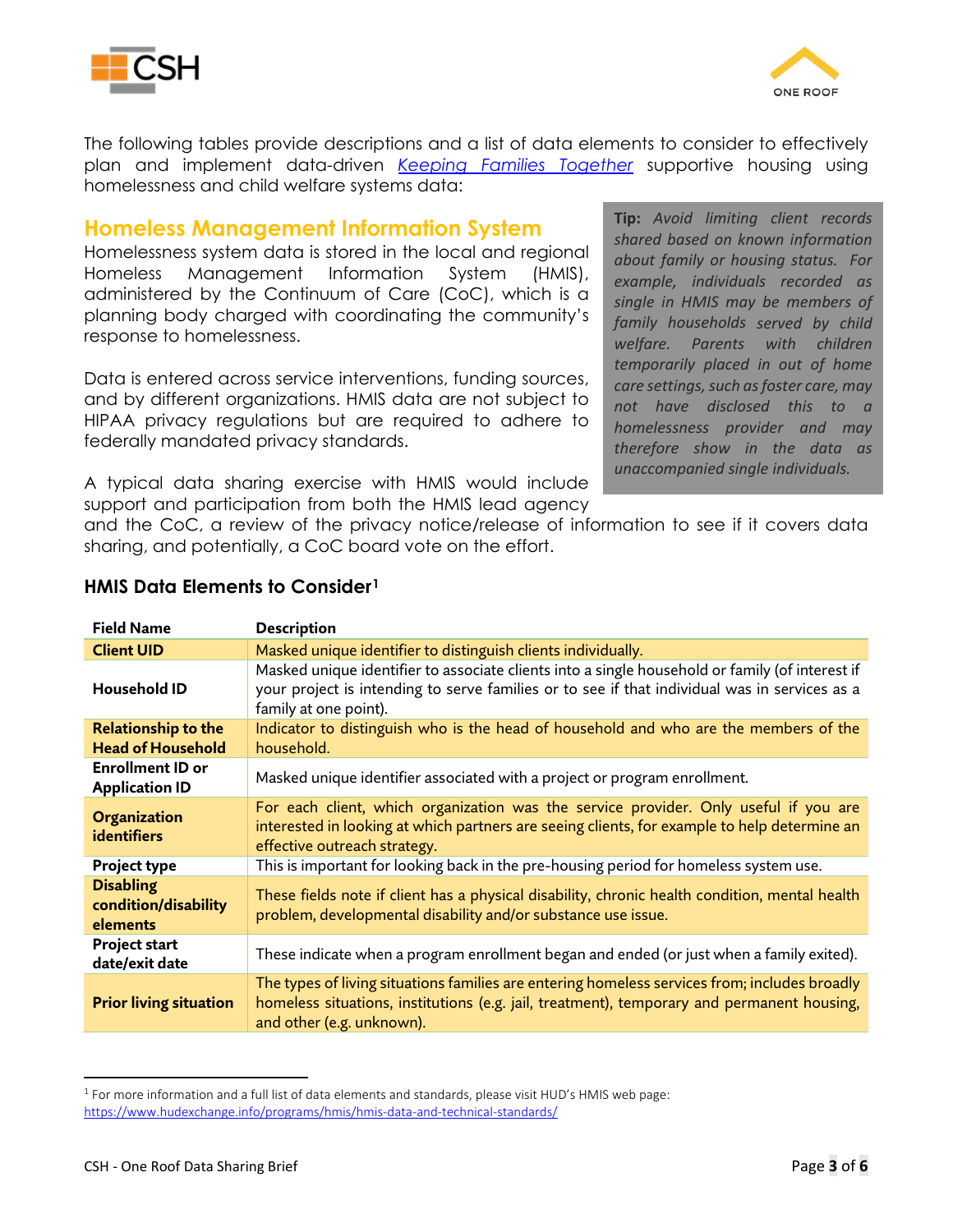



| <b>Field Name</b>         | <b>Description</b>                                                                                                                                                                                                                                                                                                                                                                                                                                                         |
|---------------------------|----------------------------------------------------------------------------------------------------------------------------------------------------------------------------------------------------------------------------------------------------------------------------------------------------------------------------------------------------------------------------------------------------------------------------------------------------------------------------|
| <b>Date homelessness</b>  | This field is meant to capture the approximate date homelessness started for a family or                                                                                                                                                                                                                                                                                                                                                                                   |
| started                   | individual.                                                                                                                                                                                                                                                                                                                                                                                                                                                                |
| <b>Destination</b>        | The types of living situations clients are exiting homeless services to; includes broadly<br>homeless situations, institutions (e.g. jail), temporary and permanent housing, and other (e.g.<br>deceased, unknown).                                                                                                                                                                                                                                                        |
| Housing move-in<br>date   | If a client has exited to permanent housing, rapid rehousing, or permanent supportive<br>housing, this field captures that date. It could be useful for knowing what types of<br>interventions a client has utilized.                                                                                                                                                                                                                                                      |
| <b>Health Insurance</b>   | This is critical if health care partners are involved, for example MCOs, and want to know<br>what plans homeless members have.                                                                                                                                                                                                                                                                                                                                             |
| <b>Bed night date</b>     | Within a shelter enrollment that has a start and end date, this field helps clarify the exact<br>amount of nights within that enrollment a person was at a shelter.                                                                                                                                                                                                                                                                                                        |
| Date of engagement        | This field is populated by outreach providers, some shelters (those that enter in night by<br>night stays), and some service providers, and is useful particular for looking at outreach<br>contacts, which helps build out a potential target population by including unsheltered<br>homeless individuals or families who may not seek other services through the CoC (though<br>difficult to monitor for quality, especially given the street-based data entry session). |
| COVID-19 data<br>elements | Though these fields are only recommended by HUD, many HMIS vendors made COVID-19<br>data elements available in their software. Potential data elements include symptoms along<br>with testing, quarantine and isolation status and locations. <sup>2</sup>                                                                                                                                                                                                                 |

### **Child Welfare System Data**

The Children's Bureau, within the US Department of Health and Human Services, encourages the use of data to improve the efficiency and effectiveness of state/tribe and local Public Child Welfare Agencies (PCWA) as well as data sharing between systems to foster coordination and maximize resources across systems that are available for families and youth involved in the child welfare system and to support efforts to end family and youth homelessness.[3](#page-4-1) PCWA data is collected through a state/tribe or local child welfare information system, with most states/tribes implementing systems adhering to federal Children's Bureau's Comprehensive Child Welfare Information System (CCWIS) regulations. [4](#page-4-2) CCWIS is the child welfare technology tool to manage and track cases, meet federal reporting requirements, and manage operations.

CCWIS allows states and tribes flexibility to tailor their information system to a local context, including adding data elements related to housing stability. CCWIS promotes data sharing, interoperability, and collaboration that allows for data-driven service delivery and oversight. CCWIS requires new data exchanges with education, courts, and Medicaid systems and allows for optional data exchanges with service providers and agencies. Privacy and confidentiality are critical within child welfare work to protect families and children, and as such, system data is governed by several federal acts and state/tribe regulations[5.](#page-4-3) However, with CCWIS mandatory and optional data sharing and the critical role of housing stability in keeping children safe and helping families thrive, a strong case can be made for the importance of sharing data related to housing instability and homelessness.

l

<span id="page-4-0"></span><sup>2</sup> <https://files.hudexchange.info/resources/documents/COVID-19-HMIS-Setup-and-Data-Sharing.pdf>

<span id="page-4-1"></span><sup>&</sup>lt;sup>3</sup> Efforts by child welfare agencies, local communities, and federal agencies to end family and youth homelessness <https://www.acf.hhs.gov/sites/default/files/documents/cb/im1703.pdf>

<span id="page-4-2"></span><sup>4</sup> <https://www.govinfo.gov/content/pkg/FR-2016-06-02/pdf/2016-12509.pdf>

<span id="page-4-3"></span><sup>&</sup>lt;sup>5</sup> ACF Confidentiality Toolki[t https://acfmain-](https://acfmain-stage.acf.hhs.gov/sites/default/files/documents/acf_confidentiality_toolkit_final_08_12_2014_0.pdf)

[stage.acf.hhs.gov/sites/default/files/documents/acf\\_confidentiality\\_toolkit\\_final\\_08\\_12\\_2014\\_0.pdf](https://acfmain-stage.acf.hhs.gov/sites/default/files/documents/acf_confidentiality_toolkit_final_08_12_2014_0.pdf)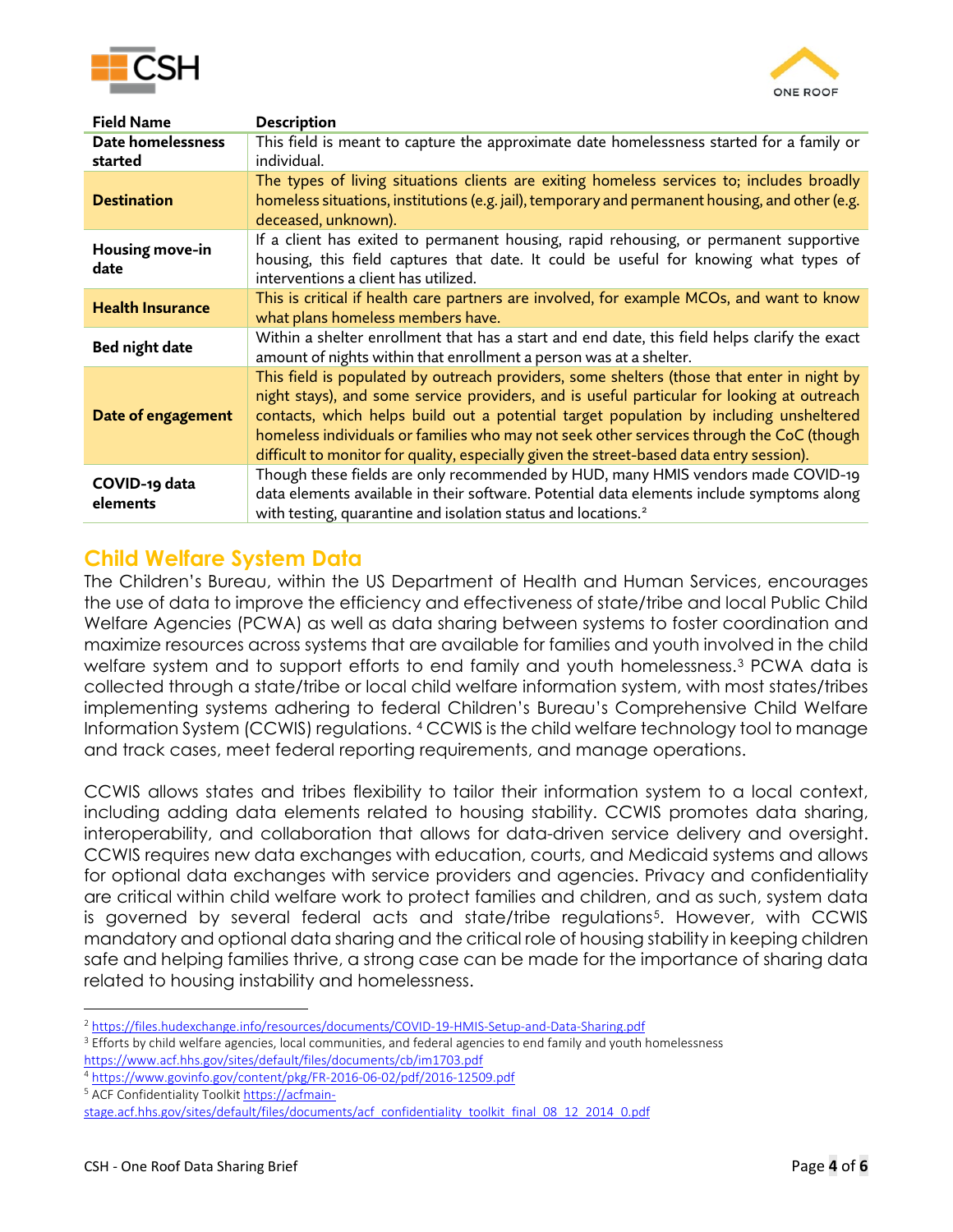



## **Child Welfare Data Elements to Consider**

| <b>Field Name</b>                                        | <b>Description</b>                                                                                                                                                                                                                                                                                                                                                                                                                                     |
|----------------------------------------------------------|--------------------------------------------------------------------------------------------------------------------------------------------------------------------------------------------------------------------------------------------------------------------------------------------------------------------------------------------------------------------------------------------------------------------------------------------------------|
| <b>Person ID</b>                                         | Person level unique identifier. Child welfare data focuses on child level as primary in each                                                                                                                                                                                                                                                                                                                                                           |
| <b>Household ID</b>                                      | case, and links parent/caregiver and siblings.                                                                                                                                                                                                                                                                                                                                                                                                         |
| <b>Assessment</b><br><b>Composite Scores</b>             | Systems which conduct risk assessments, families' assessments, safety assessments may<br>compile composite scores summarizing a determination. While individual question<br>responses on child and parent/caregivers may also be important, a composite score can<br>serve as a factor to determine priority populations.                                                                                                                              |
| <b>Household Income</b>                                  | Level of income for entire family.                                                                                                                                                                                                                                                                                                                                                                                                                     |
| <b>Household Income</b><br><b>Sources</b>                | Sources of income for entire family (e.g., benefits, TANF, SSI, earned income).                                                                                                                                                                                                                                                                                                                                                                        |
| <b>Housing Status</b>                                    | Where a family/caregiver currently resides                                                                                                                                                                                                                                                                                                                                                                                                             |
| <b>Case Disposition or</b><br><b>Permanency Goal</b>     | Identify families receiving prevention services, alternative response services, as well as open<br>cases with both family preservation goals and family reunification permanency goals.                                                                                                                                                                                                                                                                |
| <b>History of child</b><br>welfare system<br>involvement | Household or child episodes with child welfare and foster care systems (for child as well as<br>for the parent/caregiver as children).                                                                                                                                                                                                                                                                                                                 |
| Placement history of<br>child                            | Record of child's involvement in foster care, number of substantiated allegations; adoption,<br>permanency achieved, independent living, reunification with caregivers, and homeless<br>systems.                                                                                                                                                                                                                                                       |
| <b>Race/Ethnicity</b>                                    | Race/Ethnicity of each household member as well as tribal membership, if applicable.                                                                                                                                                                                                                                                                                                                                                                   |
| <b>Ages</b>                                              | Age or year of birth for each child and parent/caregiver (may service as a factor to determine<br>priority populations).                                                                                                                                                                                                                                                                                                                               |
| <b>Child and family</b><br>circumstances at<br>removal   | List of 34 multiple choice items, including:<br>Inadequate housing. The child's or his or her family's housing is substandard, overcrowded,<br>unsafe or otherwise inadequate which results in it being inappropriate for the child to reside.<br>Homelessness. The child or his or her family has no regular or adequate place to live. This<br>includes living in a car, or on the street, or staying in a homeless or other temporary shelter.<br>6 |

### **Data Matching in 10 Steps**

CSH has worked with communities across the country to support cross-systems data matching and has developed a 10- step checklist to help community leaders get started. Getting from idea to execution of a data match and analysis can take months, sometimes years, from start to finish, but the results can serve as a catalyst for increased coordination and resources to better serve families. The checklist below can help organize and plan your efforts. These steps can be done in order, although many may be occurring at the same time.

#### **10-STEP PROCESS DATA MATCH CHECK LIST**

*1* **Review your CoC and PCWA privacy documents and Release of Information**. If too restrictive, you will not be able to conduct matching using identifiable data but may be able to explore other approaches that don't involve using identified data, such as hashing approaches.

 $\overline{\phantom{a}}$ 

<span id="page-5-0"></span><sup>6</sup> AFCARS federal requirements updated with implementation required by 10/1/2022, including addition of 'Homelessness.' <https://www.federalregister.gov/documents/2020/05/12/2020-09817/adoption-and-foster-care-analysis-and-reporting-system>